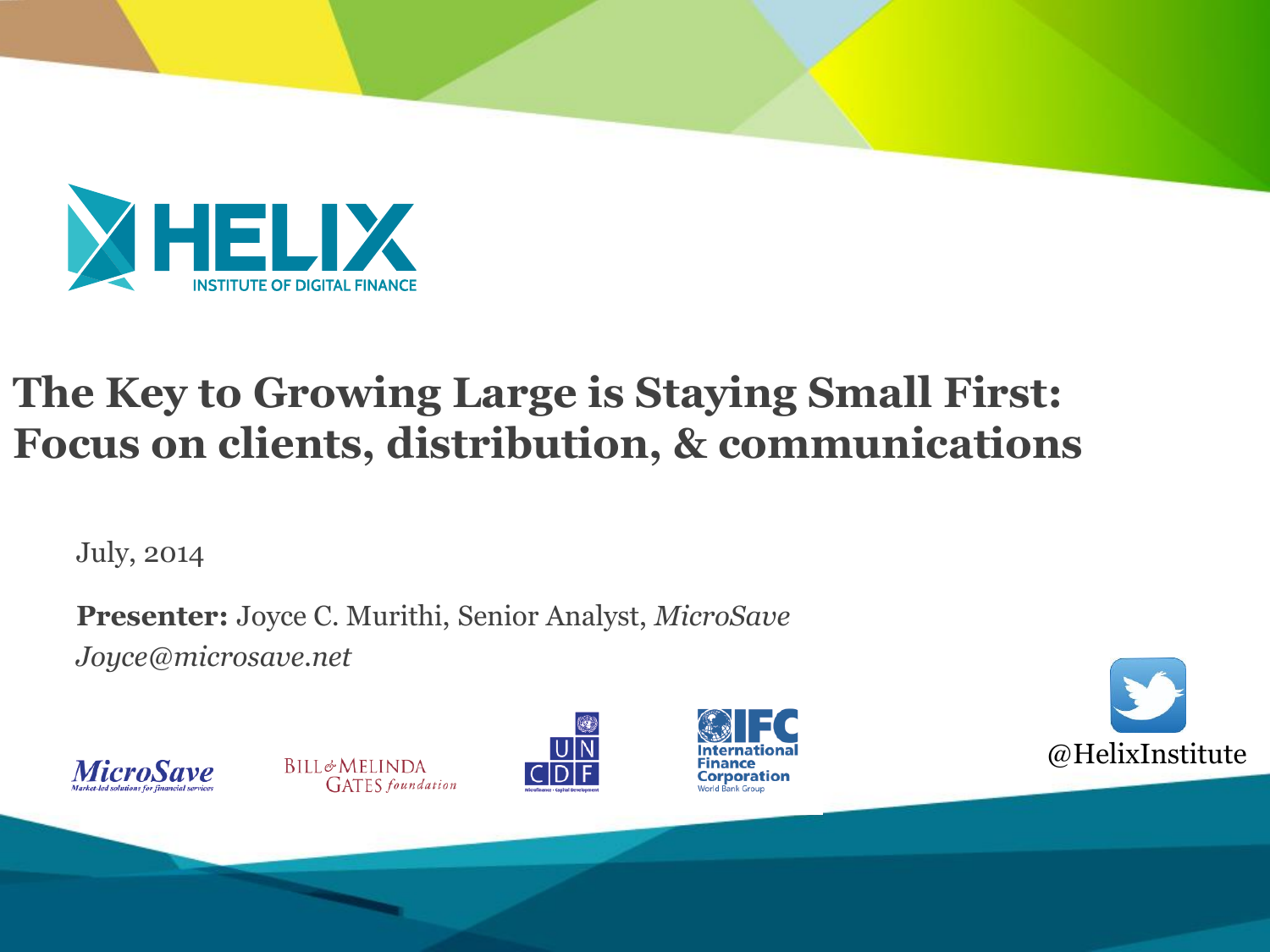### **Project Description**

Through the financial support of the Bill & Melinda Gates Foundation, *MicroSave i*s conducting a four-year research project in the following eight focus countries as part of the **Agent Network Accelerator (ANA)** Project:



Research findings are disseminated through *The Helix Institute of Digital Finance. Helix* is a world-class institution providing operational training for digital finance practitioners**.**



www.helix-institute.com

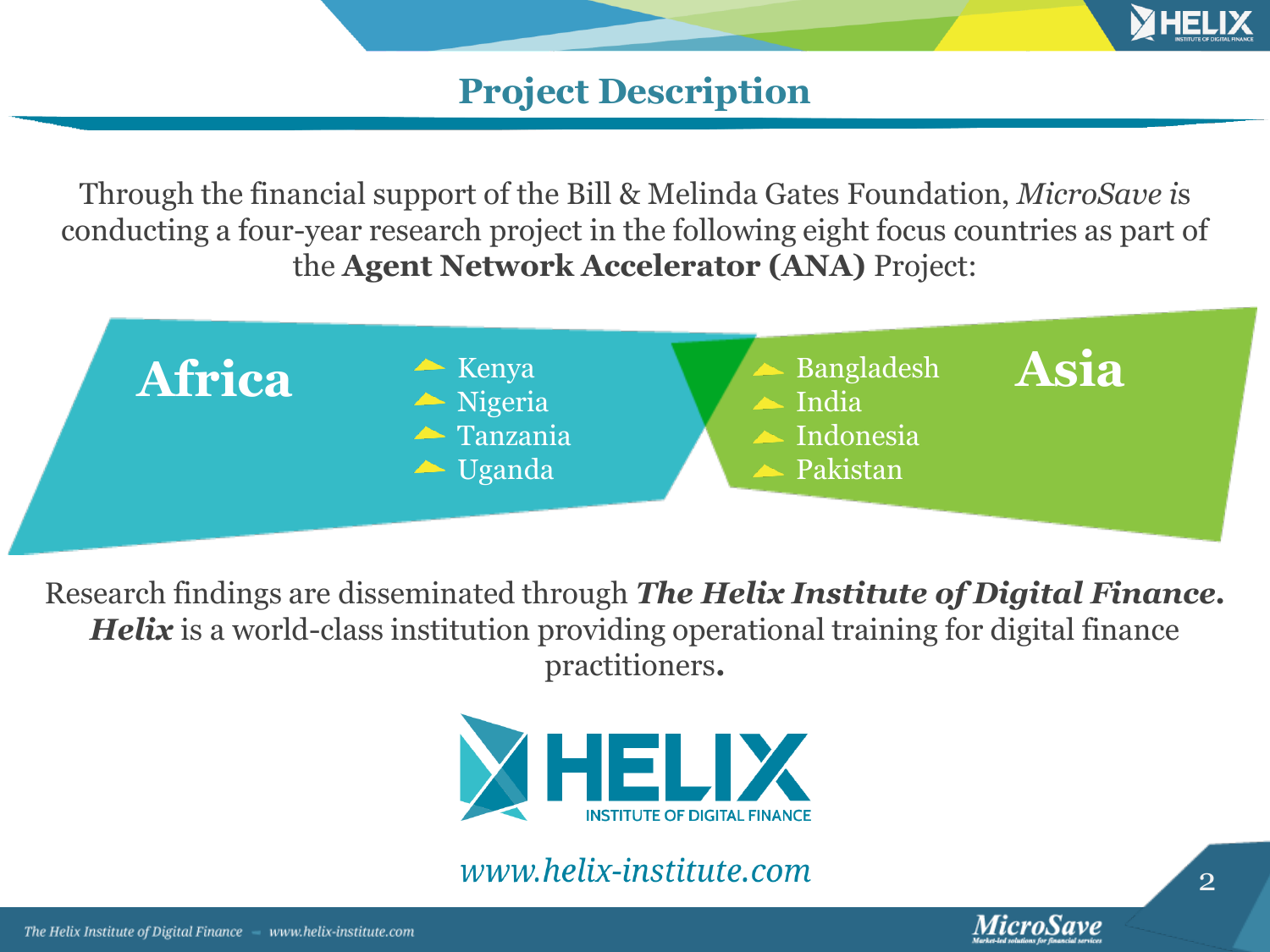

3

### **Previous Participating Organizations**

The following organisations have participated in the ANA research project, with many already having attended our world-class **Agent Network Accelerator Training Course** run at The *Helix* Institute of Digital Finance

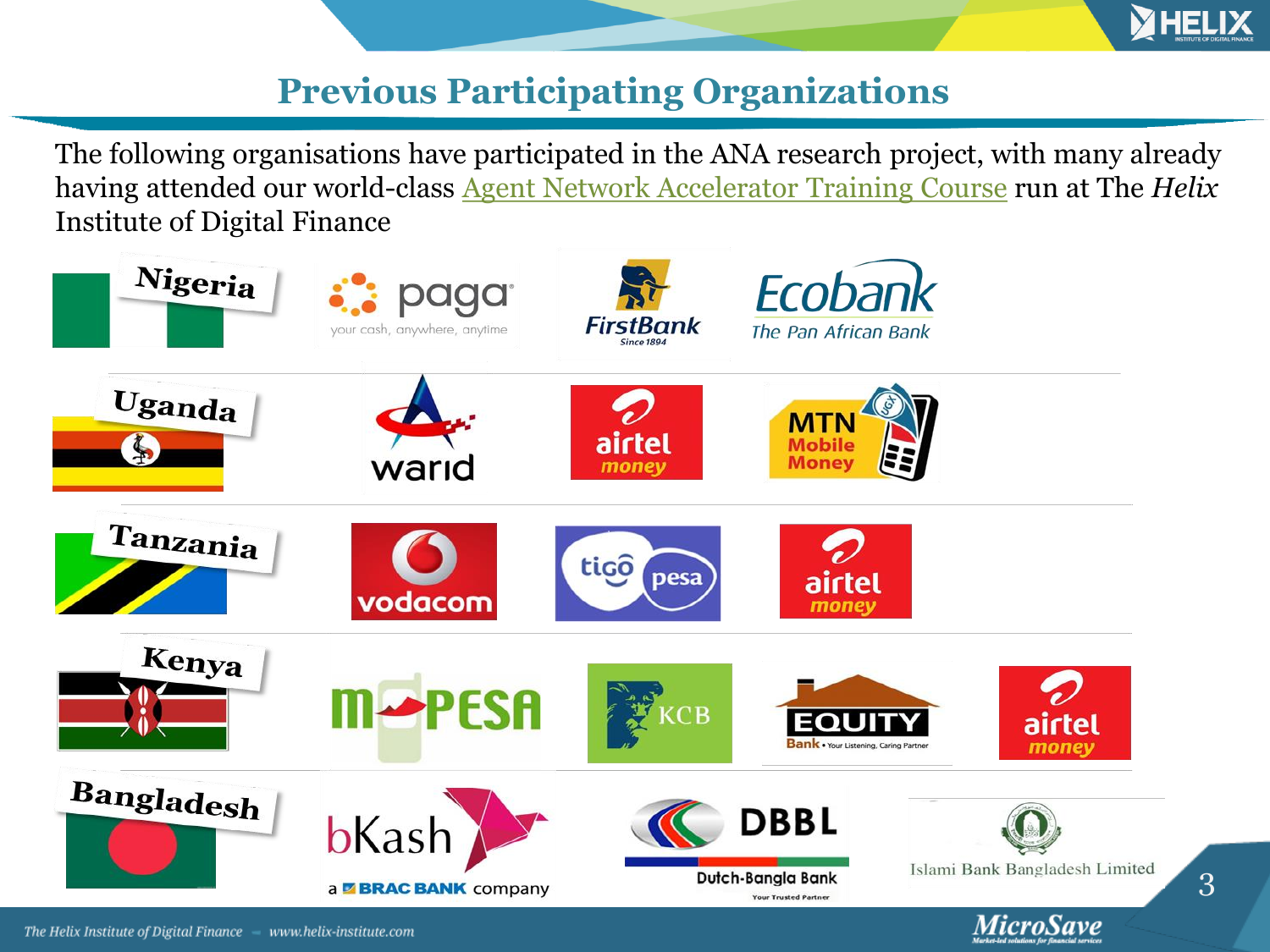

### **Three Top Digital Finance Issues For Banks**

**Compared to mobile money agent banking is still small, however, it is definitely successful enough to draw some lessons from it in Kenya.**

- Telecoms generally have an order of magnitude more customers. What can banks do to compete?
- Telecoms can leverage their airtime distribution networks to build agent networks, what can banks do?
- Banks traditionally do not conduct Above-the-Line (ATL) marketing like telecoms, what options do they have?

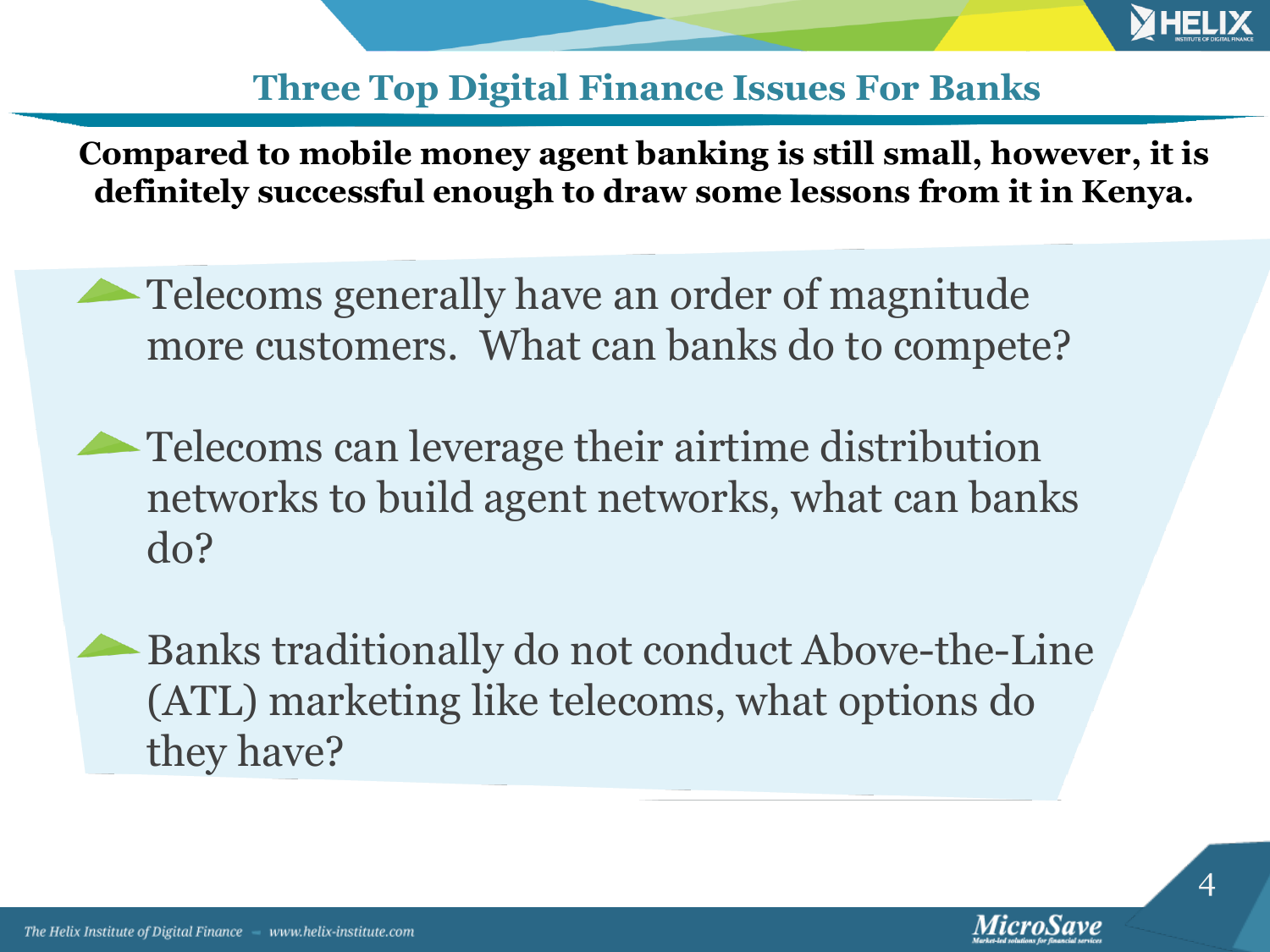

### **Tier I Client Acquisition: Low Hanging Fruit**

**Banks already have relationships with high potential customers. Focus on them first, then go to mass market acquisitions.**

- **Salary Disbursements:** Banks have corporate clients who can help cash-up the system by paying salaries directly into the system.
- **Bulk Payments for Retailors:** Retail clients often have to make many payments to distributors and collect payments from small stores. Digitalize them.
- **Bill Pay for Urban Clients:** Many banks already offer bill pay options. Push them through the digital channel.



5

## **Start with what you know!**

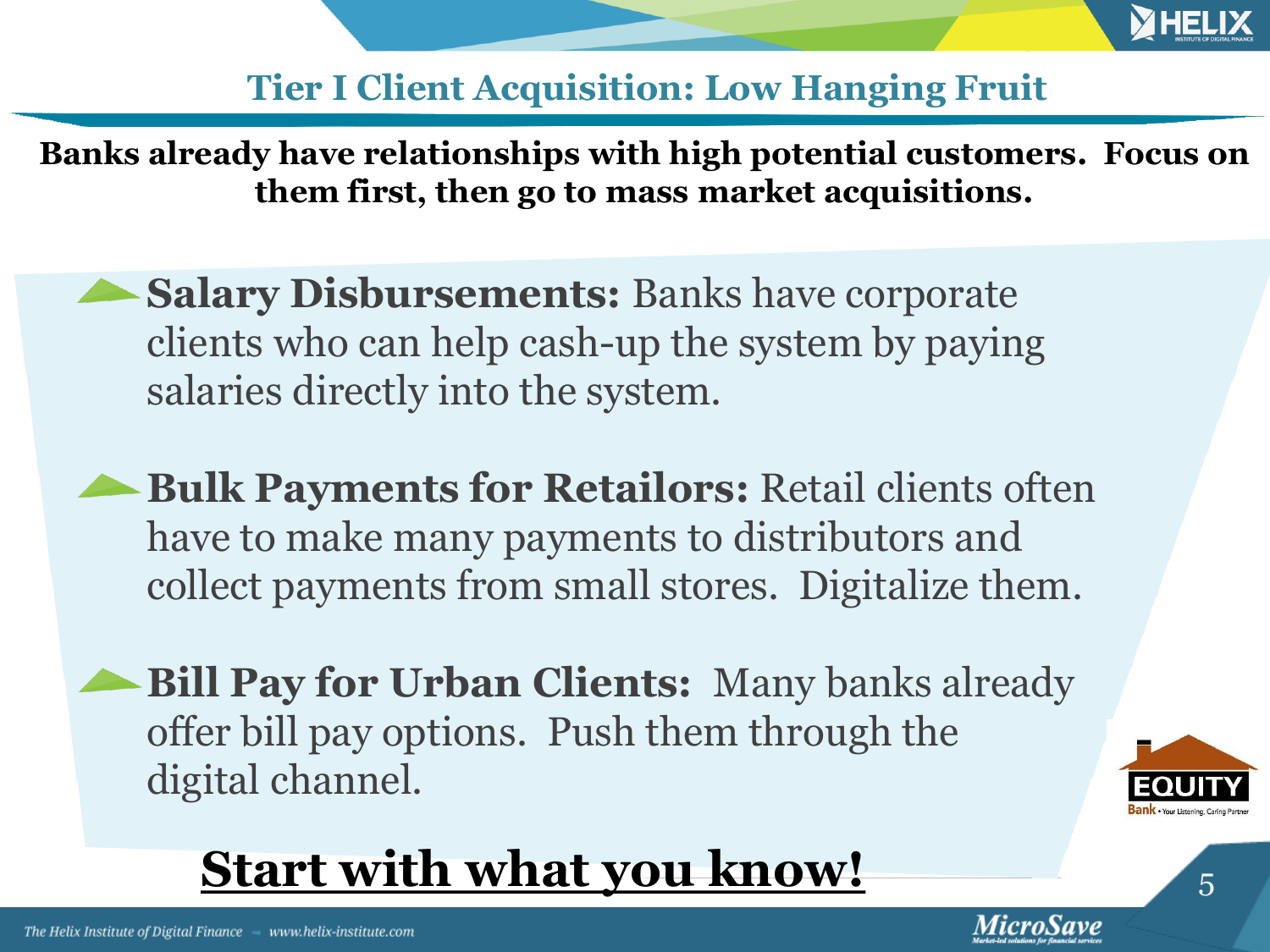

### **Tier I Agent Selection: Low Hanging Fruit**

*"We decided to start recruiting from our small and medium enterprise borrowers, as they were entrepreneurs and had good marketing skills. We picked people who were already familiar with buying and selling mobile airtime for others." ~ Shahid Ullah, BRAC Bank*

- BRAC Bank started with itself, scaling to 500 initial agents, and then 5,000 using this strategy. It now reports over 80,000 agents.
- You should have extensive records, of SME clients that should if the agent profile. Data mine!
	- Remember even M-PESA in Kenya stared with a few hundred agents at first. Quality comes far before a **ZERACE** scale to quantity.

## **Practice Small, and Partner Later!**



6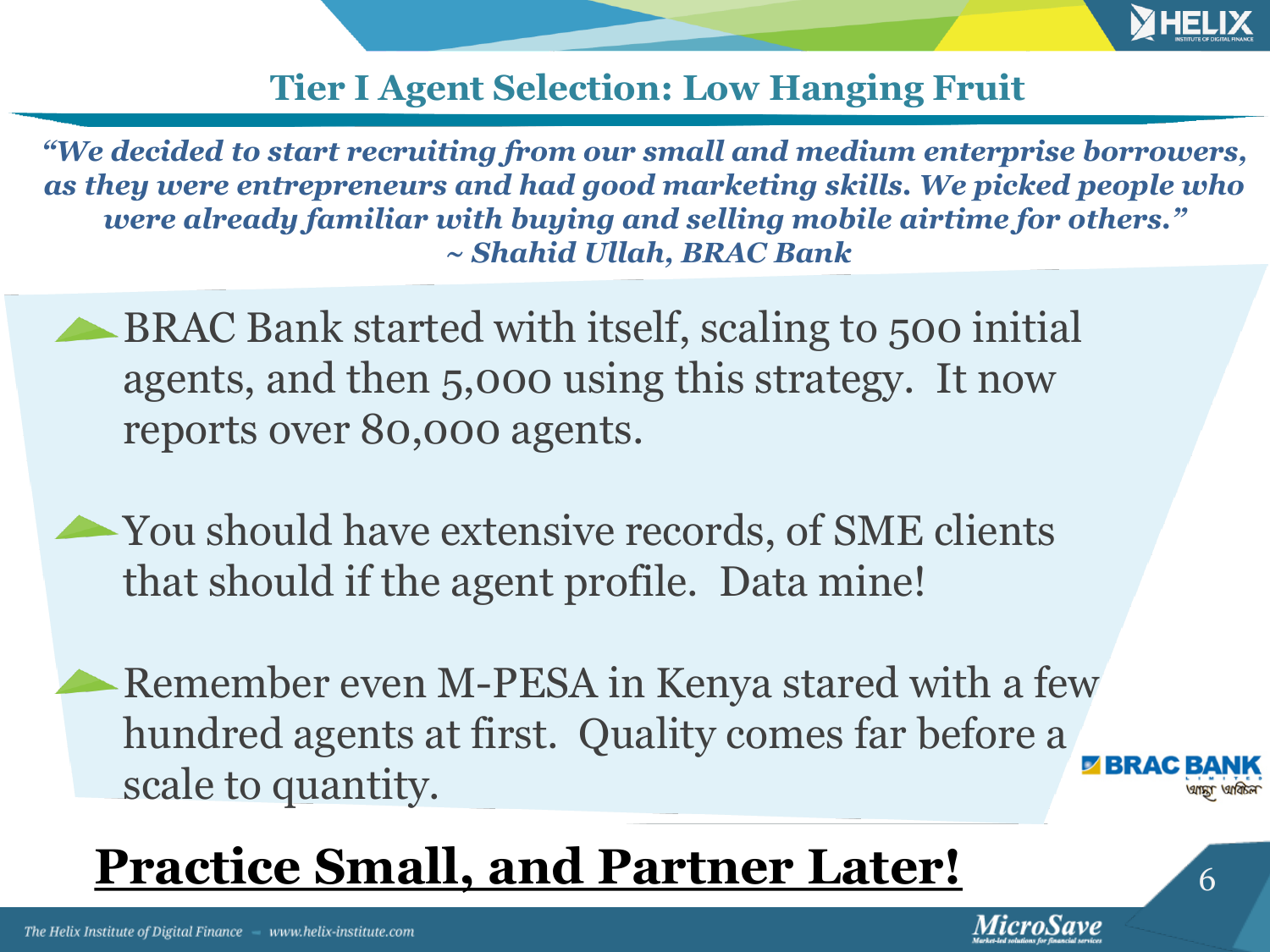

# Focus on Tier I Communications: Awareness



7

The Helix Institute of Digital Finance  $$ www.helix-institute.com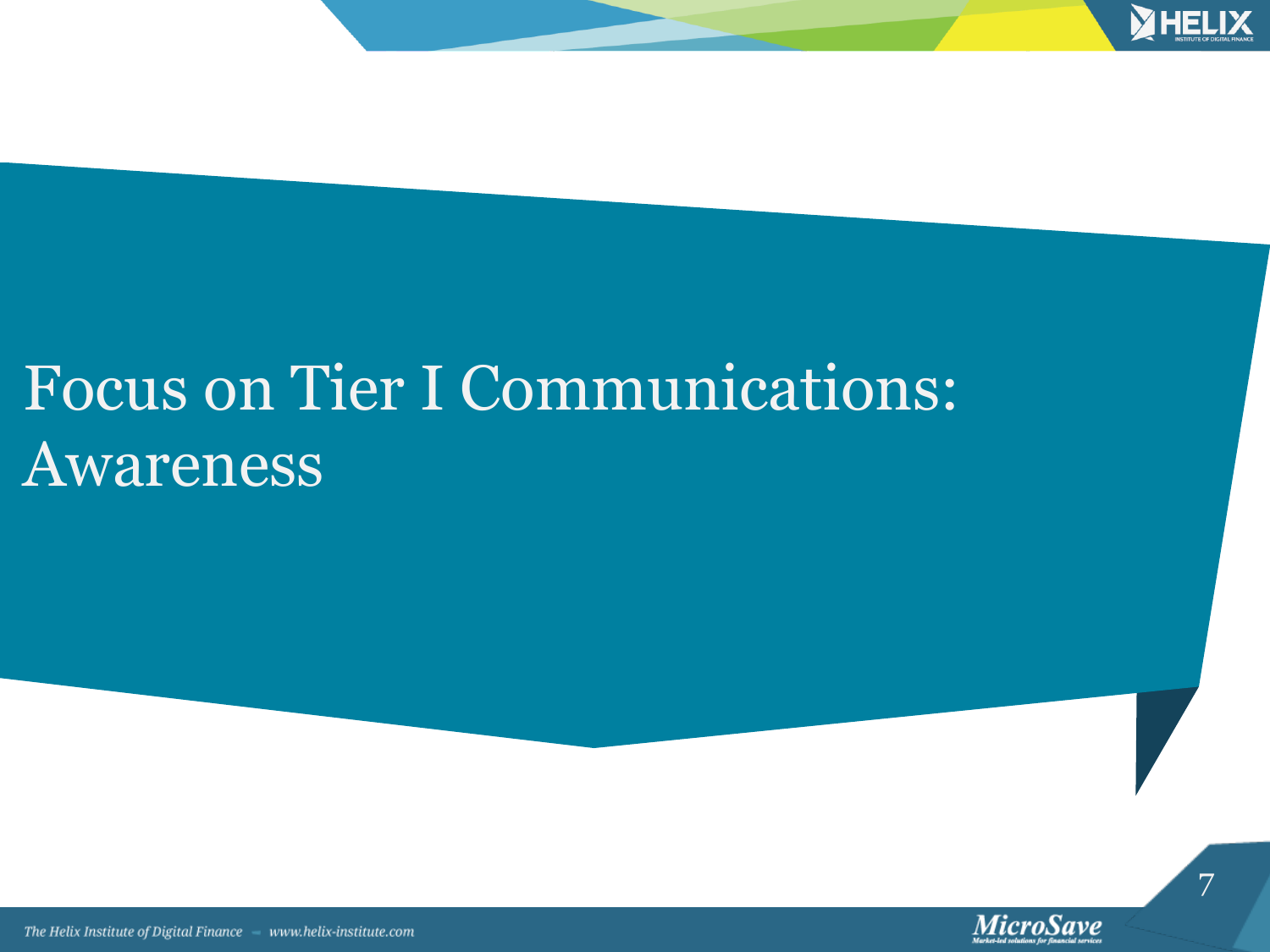

### **Steps Involved In Marketing DFS**



[Neil Davidson and M. Yasmina McCarty, "Driving Customer Usage of](http://mmublog.org/wp-content/files_mf/drivingcustomerusagefinallowres.pdf)  [Mobile Money for the Unbanked",](http://mmublog.org/wp-content/files_mf/drivingcustomerusagefinallowres.pdf) [GSMA](http://mmublog.org/wp-content/files_mf/drivingcustomerusagefinallowres.pdf)

8

**MicroSave**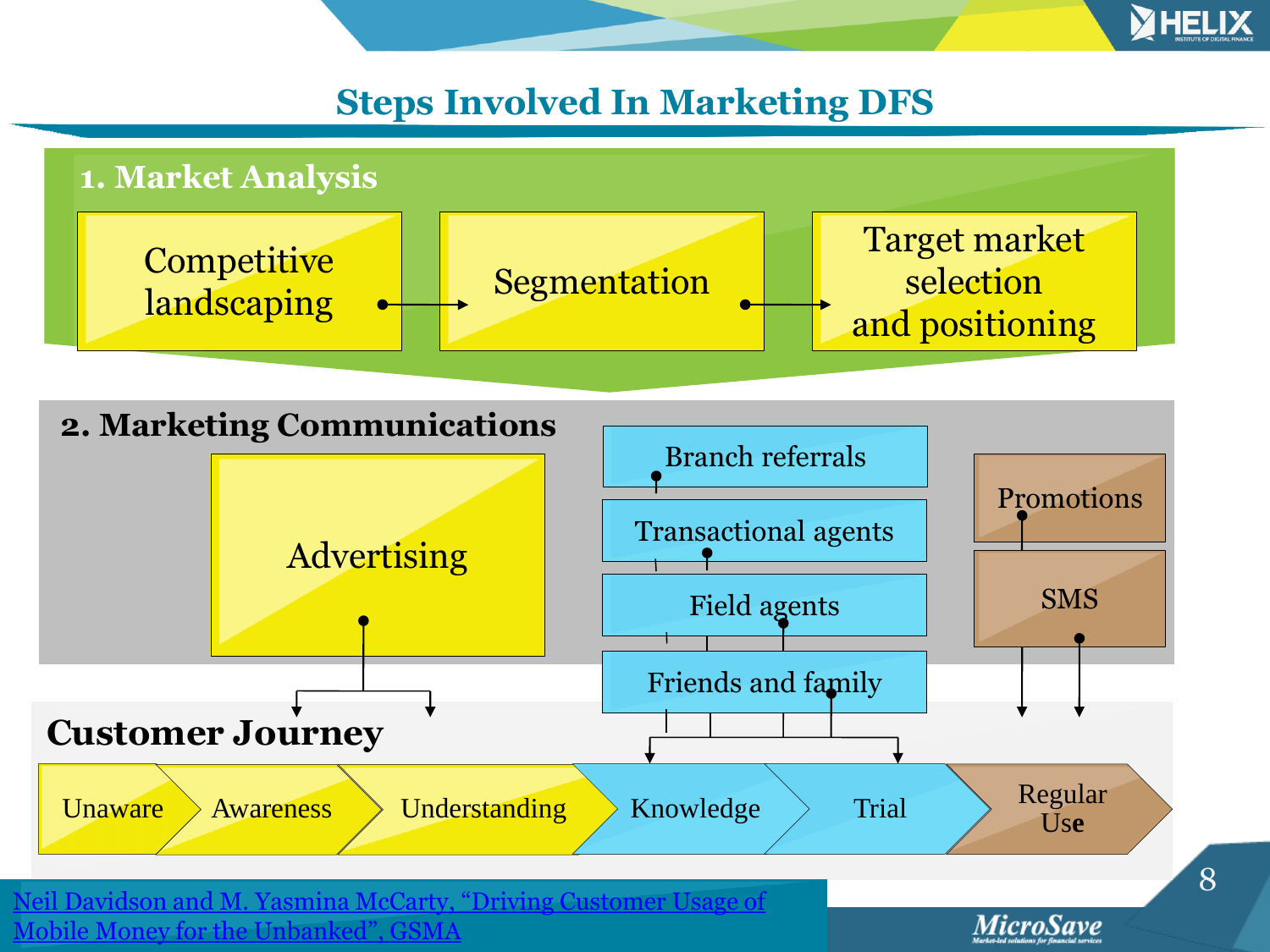

**Tier One Marketing Challenge: Target Market Awareness**

**[InterMedia](http://finclusion.org/wp-content/uploads/2014/04/FII-Nigeria-Wave-One-Survey-QuickSights-Report.pdf) [conducted a market survey in 2013,](http://finclusion.org/wp-content/uploads/2014/04/FII-Nigeria-Wave-One-Survey-QuickSights-Report.pdf) and found that only 12% of Nigerians are even aware of the concept of mobile money, compared to [99% of Tanzanians](http://www.intermedia.org/wp-content/uploads/TZ-MM-Wave-4-Report-FINAL.pdf).**

|                                  | <b>Uganda</b> | Nigeria | Difference |
|----------------------------------|---------------|---------|------------|
| Radio                            | 86%           | 28%     | 58%        |
| Television                       | 22%           | 24%     | $-2\%$     |
|                                  |               |         |            |
| Family and/or friends            | 15%           | 22%     | $-7%$      |
| <b>Billboards</b>                | 11%           | 15%     | $-4%$      |
|                                  |               |         |            |
| <b>Field registration agents</b> | 9%            | 13%     | $\%$       |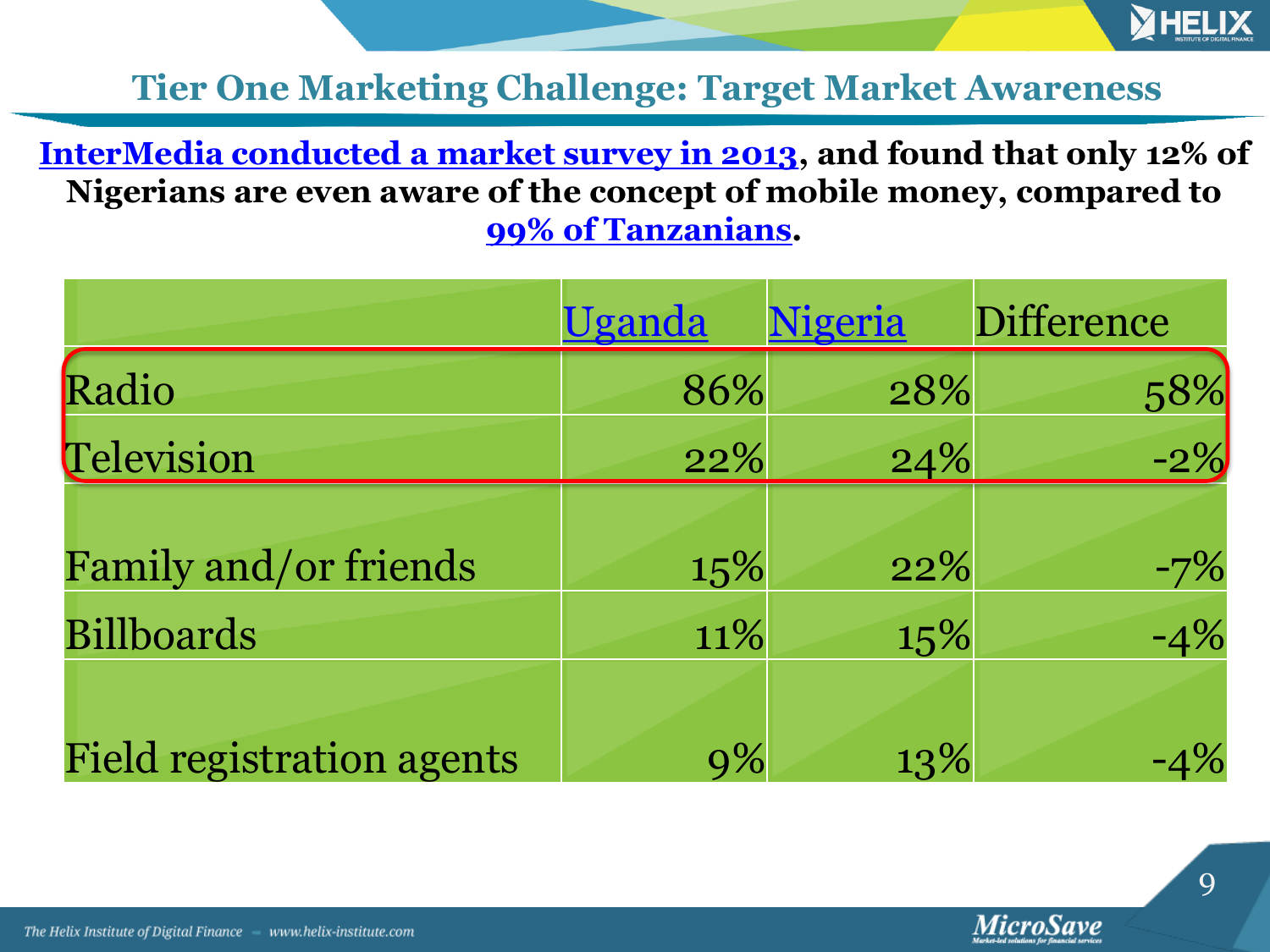

### **Tier One Marketing Challenge: Options For Engagement**

**Partnering is easy if there is an option, creating an entity can help raise capital and circumvent bureaucracy, doing it yourself is often what banks prefer, but we have not seen it be successful without a first mover to lead.**

|                         | Example                                                                                                             | Cost          | Control |
|-------------------------|---------------------------------------------------------------------------------------------------------------------|---------------|---------|
| Partner                 | <b>LAINISHA MAISHA NA</b><br><b>M-Shwari</b><br>Go to your M-PESA menu;<br>my accout and update<br>your menu today! | Low           | Low     |
| <b>Create an Entity</b> | bKash<br>a <b>BRAC BANK</b> company                                                                                 | Medium Medium |         |
| Do it Yourself          | <b>DBBL</b><br><b>EQUITY</b><br><b>QBL</b><br><b>Bank</b> • Your Listening, Caring Partner                          | High          | High    |

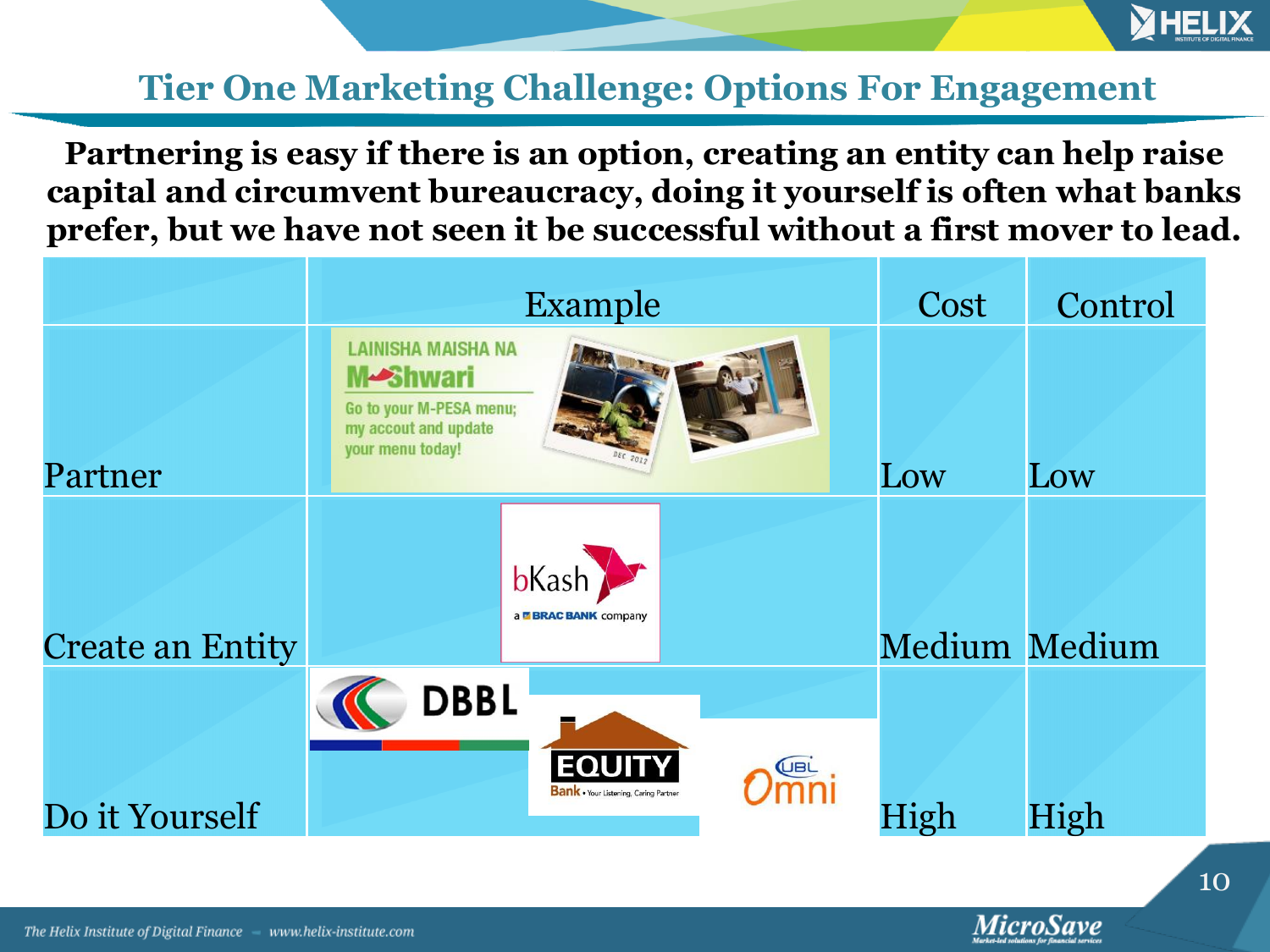### **Lessons For Learning**

### **Think small first, and scale second to address key constraints to agent banking**

- **Do not go digital to serve new clients first**, when you have some great existing ones already that are easier to reach.
- Do not think scale first with distribution, **think quality, then look at your existing SME clients** to identify it.
- Garnering **market awareness in Nigeria is a key constraint**, and telecoms usually do this better. We should be realistic about that.
	- Think about **cost vs. control** when making your marcoms strategy. Will your board approve your budget? Are their firms to partner with? Might you create an entity who can lead this for you?

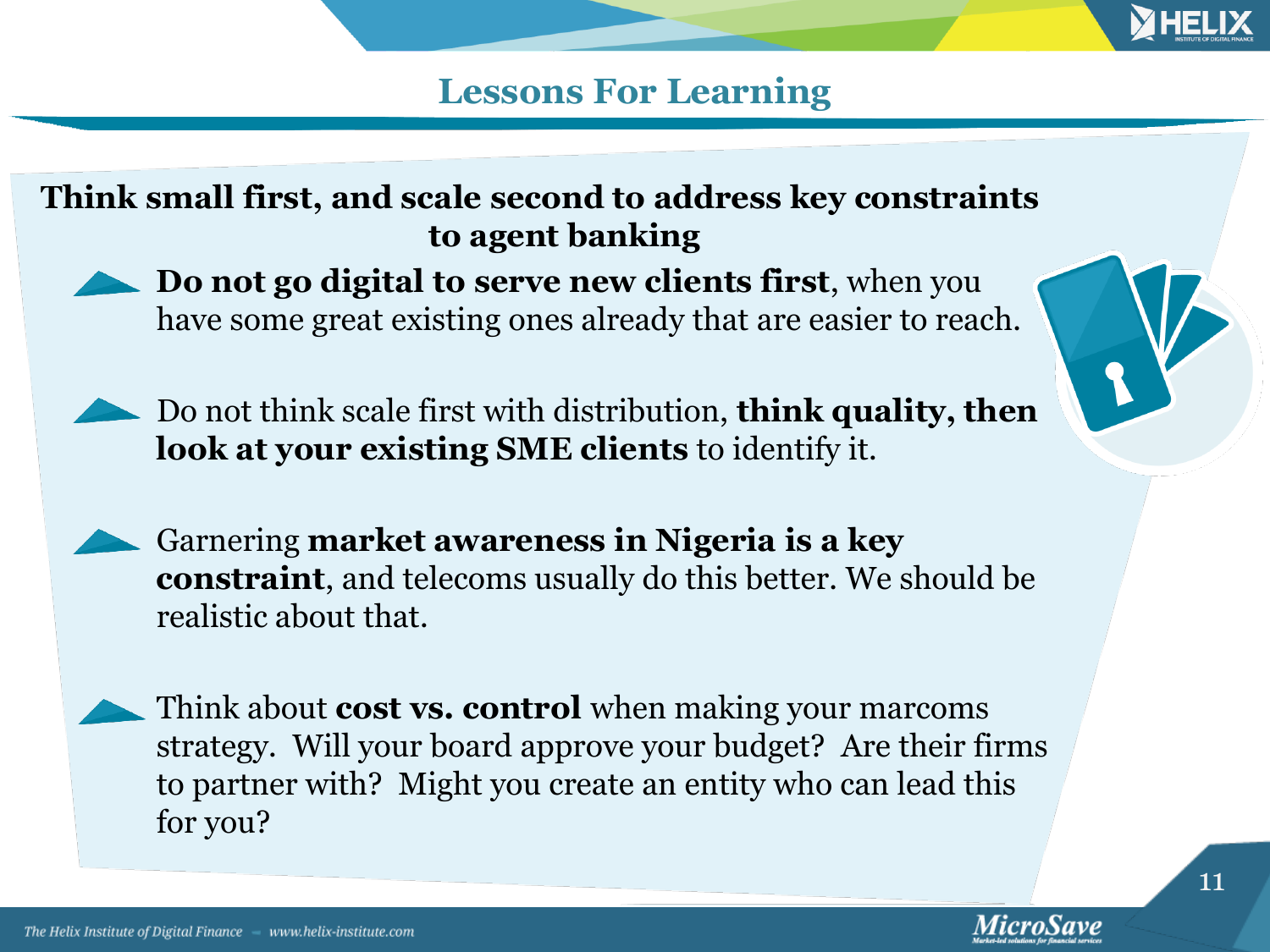### **Lessons For Learning**

### **Think small first, and scale second to address key constraints to agent banking**

- **Do not go digital to serve new clients first**, when you have some great existing ones already that are easier to reach.
- Do not think scale first with distribution, **think quality, then look at your existing SME clients** to identify it.
- Garnering **market awareness in Nigeria is a key constraint**, and telecoms usually do this better. We should be realistic about that.
	- Think about **cost vs. control** when making your marcoms strategy. Will your board approve your budget? Are their firms to partner with? Might you create an entity who can lead this for you?